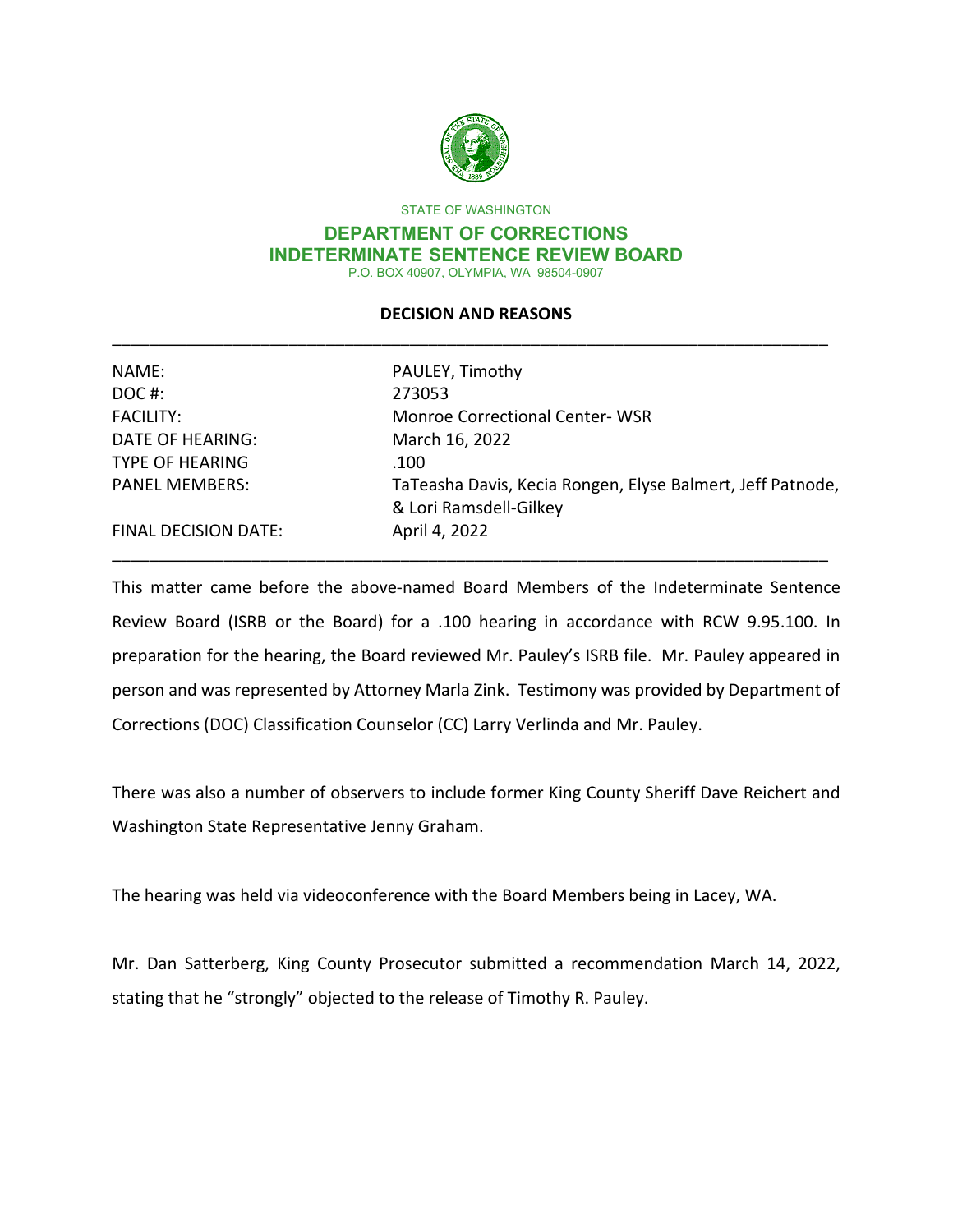#### **LAST BOARD DECISION:**

A 2018 Division One Court of Appeals decision in the matter of Timothy Robert Pauley remanded Mr. Pauley's case back to the Board for a new .100 hearing after they found, *"The ISRB's failure to consider evidence of Pauley's rehabilitation and its reliance on the relative low sentence and circumstances of the offense, was an abuse of discretion."* A new hearing was held July 17, 2019. At this .100 hearing, the Board found Mr. Pauley not parolable and added 84 months to the minimum term on Count III and 113 months on Count V. At that time the Board recommended that Mr. Pauley remain infraction free and participate in Substance Abuse Treatment, Cognitive Behavioral Therapy (CBT) programming, and any available re-entry programming to prepare for release.

#### **CURRENT BOARD DECISION:**

Based on the requirements of RCW 9.95.009(3) and RCW 9.95.100 and the totality of evidence and information considered by the Board, the Board finds that Mr. Pauley is parolable on or about his Parole Eligibility Release Date of July 2, 2022.

#### **NEXT ACTION:**

**Submit an Offender Release Plan (ORP) for approval.**

### **REASONS FOR DECISION:**

**This was a deferred decision following a full Board discussion, using a structured decisionmaking framework that takes into consideration; the statistical estimate of risk, criminal history, parole/release history, ability to control behavior, responsivity to programming, demonstrated offender change, release planning, discordant information, and other case specific factors. Based on the requirements of RCW 9.95.100, the Board finds Mr. Pauley parolable for the following reasons:** 

- **Mr. Pauley's risk assessment tools rate his overall risk of reoffending as LOW in terms of violent recidivism:**
	- o **Psychopathy Checklist Revised (PCL-R) scored him in the low range for psychopathy; Violence Risk Appraisal Guide (VRAG) Bin 6 of 9; Historical**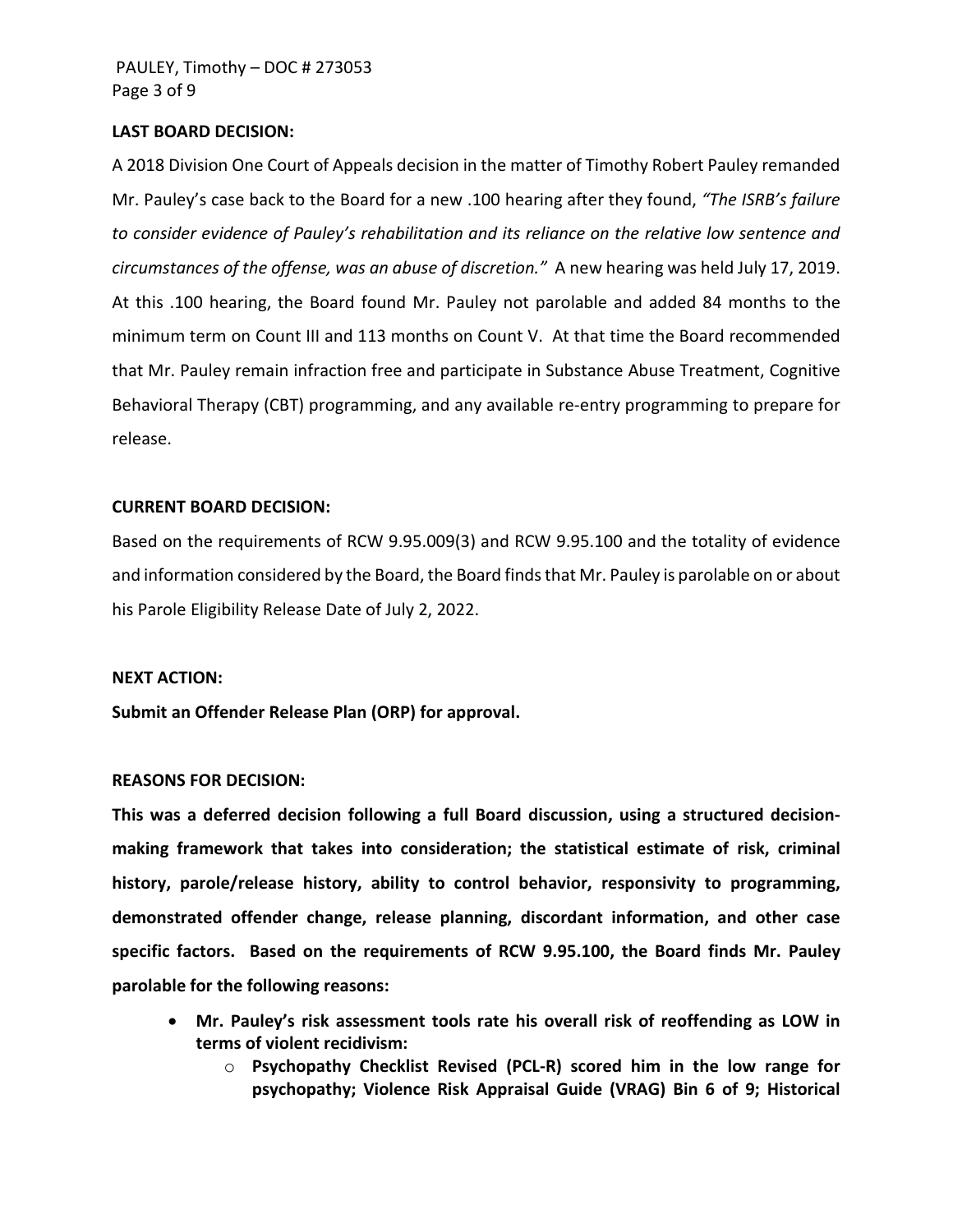**Clinical Risk Management-20 Version 3 (HCR-20 V3) HCR-20v3- low range for Imminent violence; Structured Assessment of Protective Factors (SAPROF)- High range of protective factors in all three categories; internal, external, and motivational.**

- **Mr. Pauley has successfully completed Chemical Dependency treatment and has abstained from using drugs or alcohol since April 1995. His release plan also incorporates residing at a transitional home that mandates weekly sober support groups.**
- **Mr. Pauley has strong pro-social community support in his brother and sister with whom he has maintained regular contact. He also submitted thirty-four letters of support from the community and a thorough release plan. "Mr. Pauley is less likely to engage in criminal activity in the presence of strong family and positive peer support." Lisa Robtoy, Psy. D.**
- **Mr. Pauley has not received any serious infractions since 1995 (27 years) and has not received a general infraction since 2012 (10 years). Mr. Pauley has never received a serious infraction related to violence during his incarceration, all of which indicate he will be able to manage his behavior on community supervision.**
- **Mr. Pauley has completed numerous Cognitive Behavioral Therapy (CBT) programs and seminars such as Alternatives to Violence, Bridges to Life, and Healing and Education for Accountability and Liberation (H.E.A.L.) to address his criminogenic risk factors.**
- **Mr. Pauley displayed insight into his offending behaviors and provided interventions for maintaining his sobriety in the community.**
- **Mr. Pauley has participated in re-entry programming such as the Men Facilitating Change program and Interaction Transition Group.**
- **Mr. Pauley has completed a significant amount of educational courses through University Behind Bars (UBB) and is just short of earning a Bachelor's Degree.**
- **Mr. Pauley's age and medical condition are mitigating factors related to his ability to commit future violent crimes.**

### **RECOMMENDATIONS:**

Mr. Pauley should follow the recommendations of his chemical dependency treatment for aftercare and have strong controls around the use of drugs and alcohol. He should focus on his strong family support and building pro-social peer sober support in the community. Mr. Pauley will be subject to electronic monitoring for a minimum of 90 days.

## **JURISDICTION:**

Timothy Pauley is currently under the jurisdiction of the Board on a February 20, 1981, conviction of Murder in the First Degree, Counts III and V under King County Cause #80-1-02459-7. His initial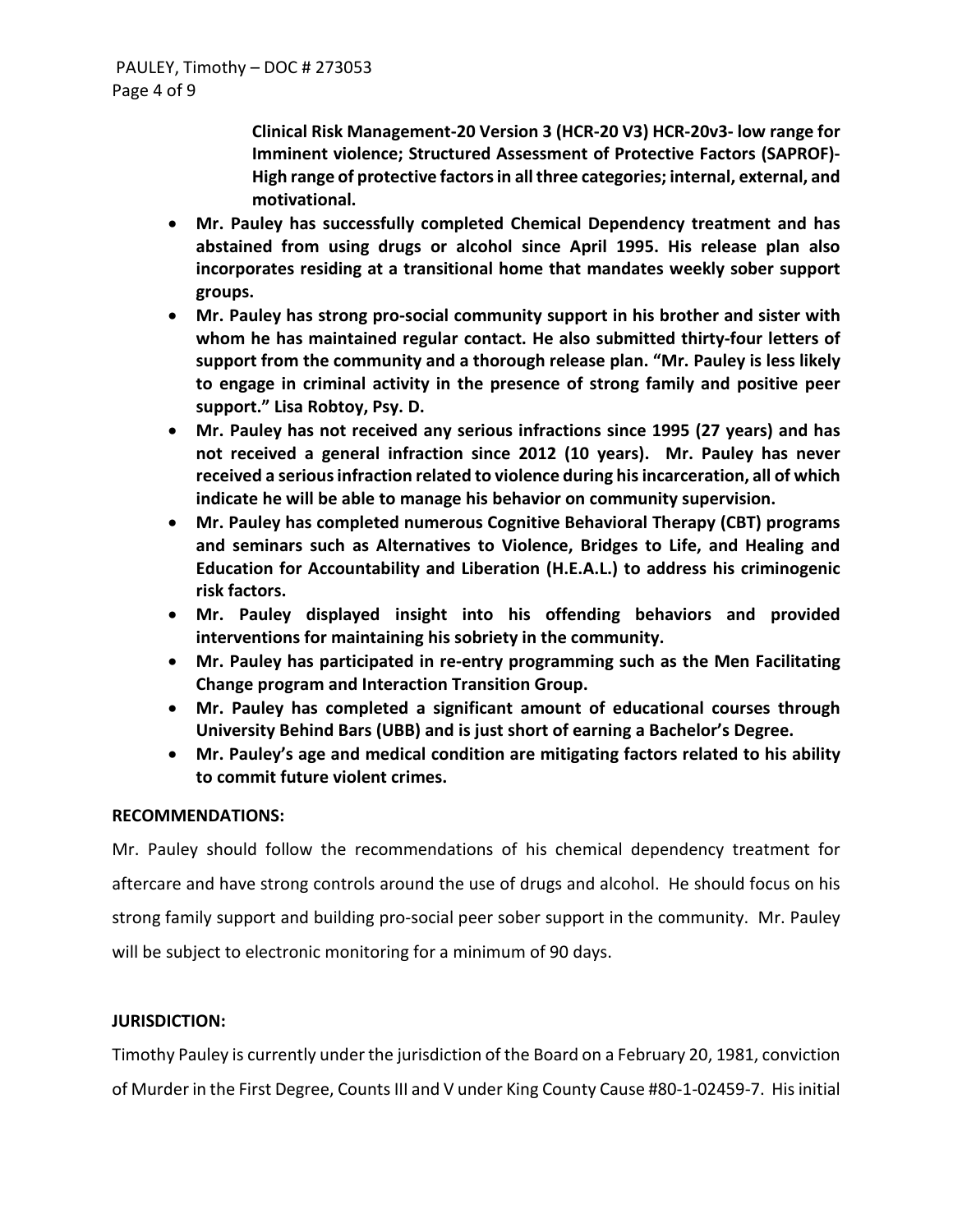## PAULEY, Timothy – DOC # 273053 Page 5 of 9

duration of confinement was set by the Board at 400 months on Count III and 311 months on Count V to be served concurrently. The standard range of the Sentencing Reform Act at the time was 240 to 320 months. His maximum term is Life. He has served approximately 279 months in prison and 0 days of jail time on these two Counts.

Under the same cause, Mr. Pauley previously served 214 months for Murder in the First-Degree, Count IV, on a minimum term of 320 months, before being paroled to his current Counts III and V. Mr. Pauley has served 493 months total on this cause.

**Other information:** The sentencing court ordered Counts III and V to be served concurrently but consecutive to Count IV. Mr. Pauley's minimum terms were set above the standard Sentencing Reform Act (SRA) range during the Duration of Confinement hearing in 1990 due to the egregiousness of the crime. Mr. Pauley's terms were again reviewed in 1992 during the Murder 1 Review (in order to be consistent with SRA). Count V was re-determined to 311 months and Count III and IV were maintained. The Board does not have the authority to change whether the counts are served concurrently or consecutively.

#### **OFFENSE DESCRIPTION:**

Mr. Pauley at age 21 and his co-defendant, Mr. Smith, murdered three adult victims (two men and one female) during the course of a robbery.

#### **PRIOR CRIMINAL / RISK RELATED CONDUCT:**

Mr. Pauley has a juvenile conviction for malicious mischief, occurring in 1976. Mr. Pauley verified he has a robbery conviction out of King County Juvenile Court, though the criminal history check through NCIC (National Crime Information Center) does not list this offense. Mr. Pauley indicated that when he was 17 years old he drove the car while a friend went into a store and robbed it. He stated he did not know it was going to be a "robbery" just that he thought his friend was going to steal something.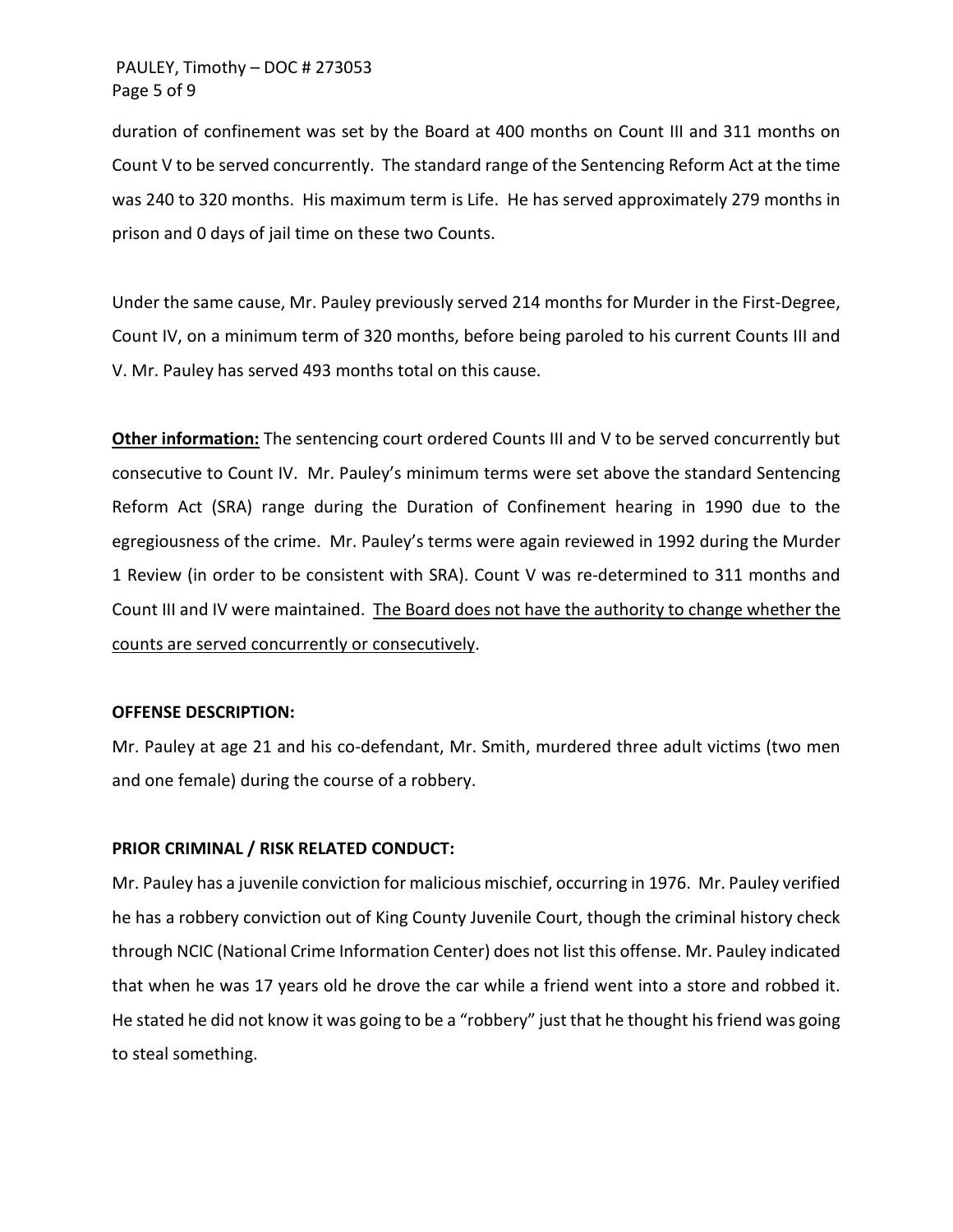#### **PROGRESS/BEHAVIOR:**

Attorney Marla Zink provided an opening statement which referenced what the Board must find in order to decide that Mr. Pauley is parolable. Pursuant to the *Dyer* decision, " The inmate bears the burden of establishing his parolability. In turn, the ISRB must base its decision on the evidence presented at the hearing." *In Re Dyer,* 139 P. 3d 320. Attorney Zink spotlighted the evidence that would be presented during the hearing, which was: The Psychological Evaluation dated January 9, 2022, completed programming and treatment, disciplinary record, letters of community support, and a comprehensive release plan. The hearing was structured around the Board's recommendations from the 2019 hearing.

CC Larry Verlinda testified about Mr. Pauley's progress and programming since the last Board hearing. He stated Mr. Pauley has been focused on carrying out the Board's recommendations. His last serious infraction was in 1995 and his last general infraction was in 2012, which means he has remained infraction-free for the past 10 years. He successfully completed Substance Abuse treatment in May 2021 and has completed Alternatives to Violence (basic and advanced) and became a facilitator. He was a Men Facilitating Change mentor. He completed the Healing and Education for Accountability and Liberation (H.E.A.L.) program in 2017, and eventually became a facilitator in 2019. He has also completed Bridges to Life. Mr. Pauley currently works as a porter and has maintained his employment notwithstanding his serious medical issues. Covid-19 has paused the Cognitive Behavioral Training (CBT) programming at the facility; however, Mr. Pauley took the initiative, with the help of his attorney, to find an outside mental health provider to work on CBT.

Mr. Pauley has community support from his brother and sister and has regular family visits. He has received 11 positive and two negative behavioral observations since his last hearing. In addition, he has researched different options for release which could be to his sister's home or to a halfway house in Auburn which focuses on clean and sober living.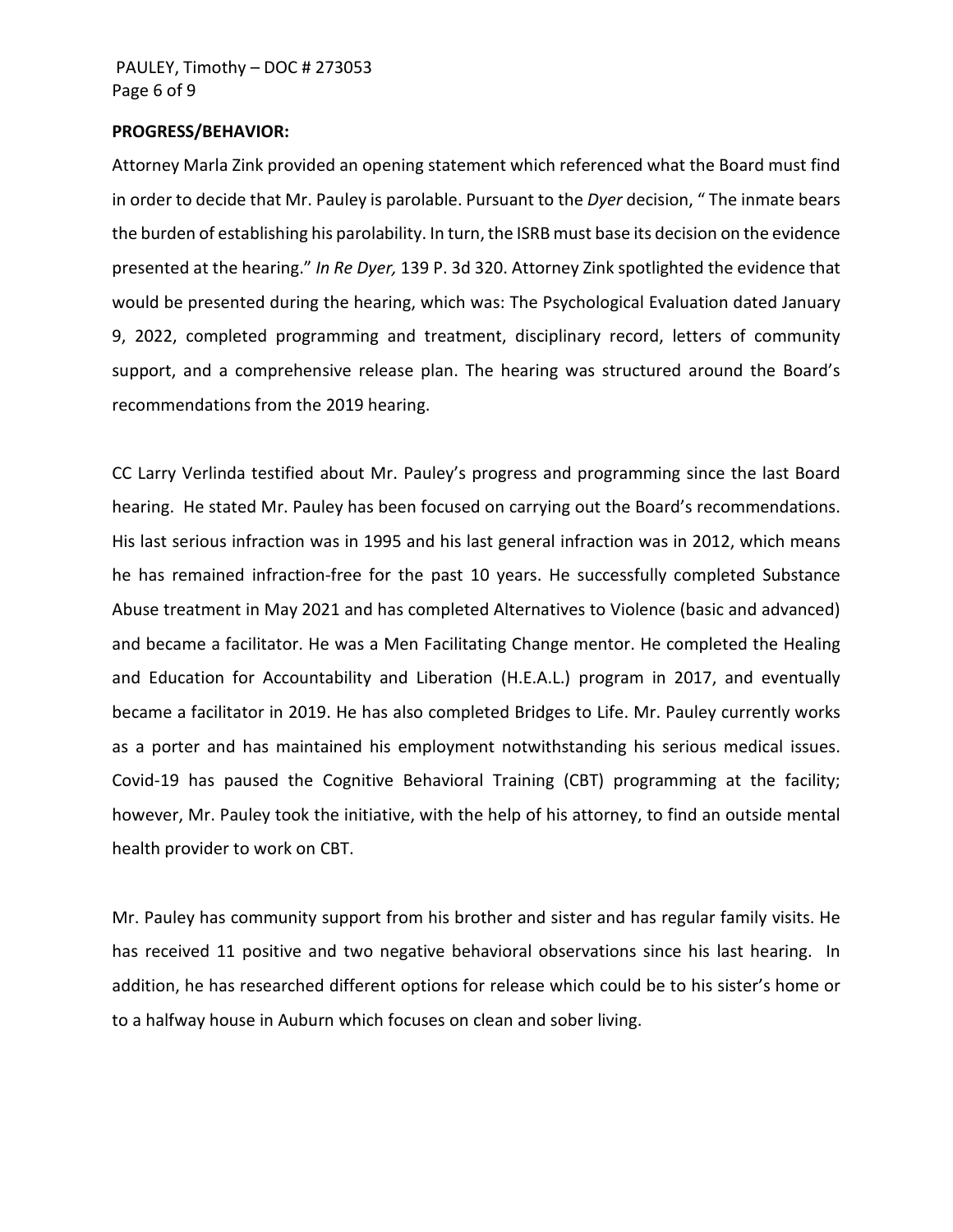### PAULEY, Timothy – DOC # 273053 Page 7 of 9

Mr. Pauley discussed his recent experience in chemical dependency treatment as allowing him to develop more insight into his offending behavior. When asked what made the difference this time after participating in three previous chemical dependency treatment programs he responded: maturity, structure and depth of the Program, and the conversation around Post Traumatic Stress Syndrome (PTSD). He testified that his relapse prevention plan entails relying on family and community support, finding a sponsor, attending sober support meetings, and focusing on his hobbies and goals. He also expressed awareness of the consequences for relapse and drug use.

Mr. Pauley discussed specific re-entry programming and how it would aid in his re-entry process. He described the Men Facilitating Change program as impactful because as a mentor he was responsible for guiding his mentees through the program manual to help prepare them for reentry. It helped him understand the components of a solid release plan and some of the pitfalls individuals encounter when they are released into the community, such as peer pressure. Another re-entry program, Interaction Transition, allowed him and others to practice basic skills such as interviewing for employment, or housing and budgeting.

Mr. Pauley identified H.E.A.L. as the most helpful in assisting him in gaining insight. He testified that it allowed him to broaden his perspective of the world and consider the harm he has done. He realized that although he was experiencing PTSD at the time he committed the offense, he passed it on to the victims of his crime as well. He stated the H.E.A.L. program allowed him to expand his empathy for other people. He gave a recent example of how he used his CBT skills to handle conflict in prison. In previous testimony, Mr. Pauley recognized the inappropriate nature of the letter he wrote to his brother in 2012 complaining about DOC staff. It is noted that he did not receive an infraction for writing the letter and has since participated in additional educational and CBT programs to assist with his coping skills.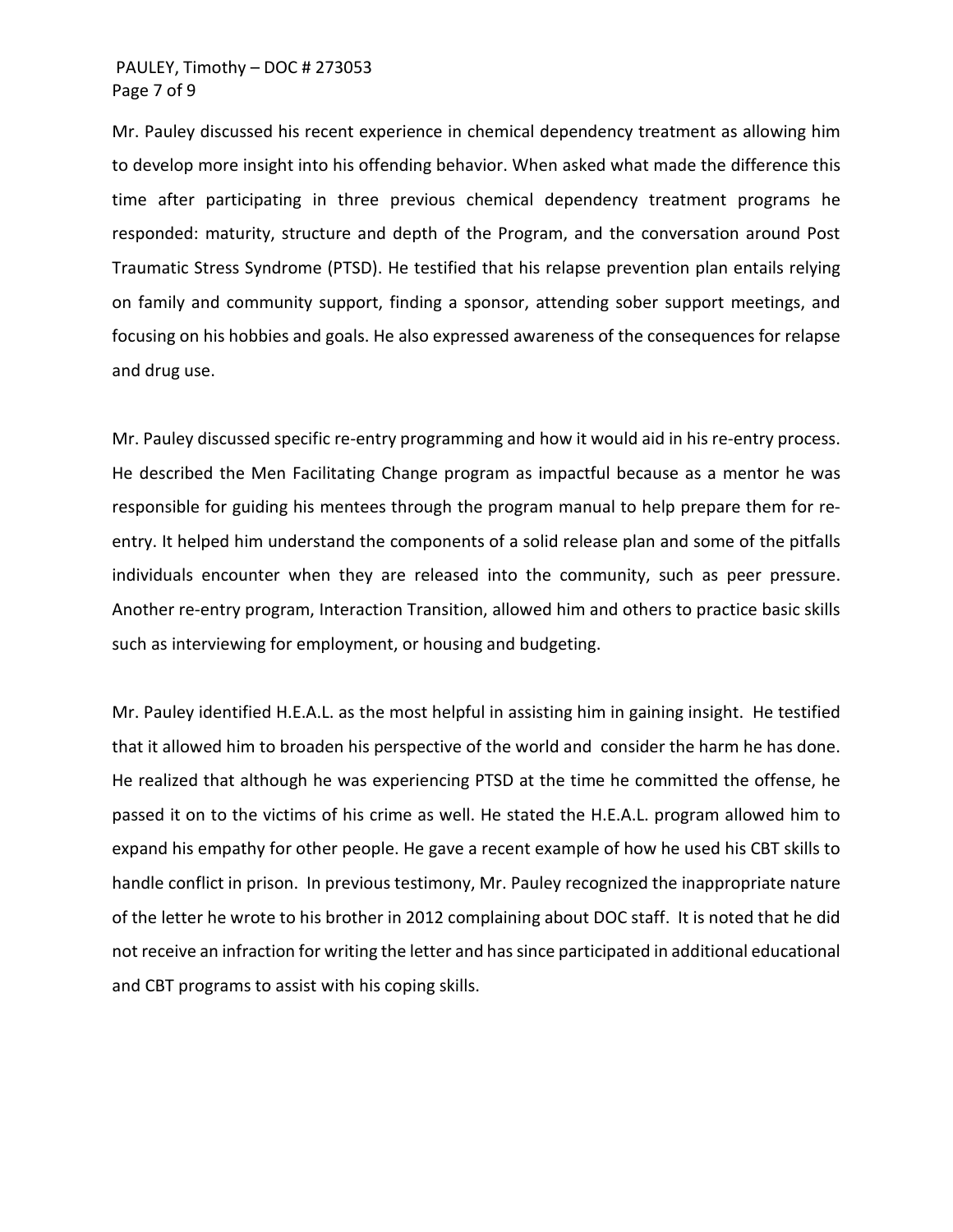# PAULEY, Timothy – DOC # 273053 Page 8 of 9

Mr. Pauley's description of the index offense was consistent with the details he has shared in the past. He talked about the many things he could have done differently that night to create a different outcome and expressed regret for his actions.

In making its decision on an inmate's parolability, the ISRB is guided by WAC 381-60-160, which provides:

*The Board shall render a decision of either parolable or not parolable on each case heard under this chapter. All decisions concerning inmates convicted of murder in the first degree will be made by the full board.*

*Examples of adequate reasons for a finding of non-parolability include, but are not limited to:*

- *1. Active refusal to participate in available program or resources designated to assist an offender to reduce the risk of re-offense (e.g., anger management, substance abuse treatment).*
- *2. Serious and repetitive disciplinary infractions during incarceration.*
- *3. Evidence of an inmate's continuing intent or propensity to engage in illegal activity (e.g., victim harassment, criminal conduct while incarcerated, continued use of illegal substances).*
- *4. Statements of declarations by the inmate that he or she intends to re-offend or does not intend to comply with the conditions of parole.*
- *5. Evidence that an inmate presents a substantial danger to the community if released.[1](#page-6-0)*

The record from the present case does not support any of these factors. It is clear from the testimony that Mr. Pauley actively participated in available programming and at times facilitated programming for other incarcerated individuals. He has demonstrated his ability to manage his behavior having received no serious infractions in 27 years. Of the 14 serious infractions he did incur previously, none were related to violence. His ability to manage his behavior while

<span id="page-6-0"></span><sup>1</sup> In re Dyer, 139 P.3d 320,323 (2006), 157 Wash.2d 358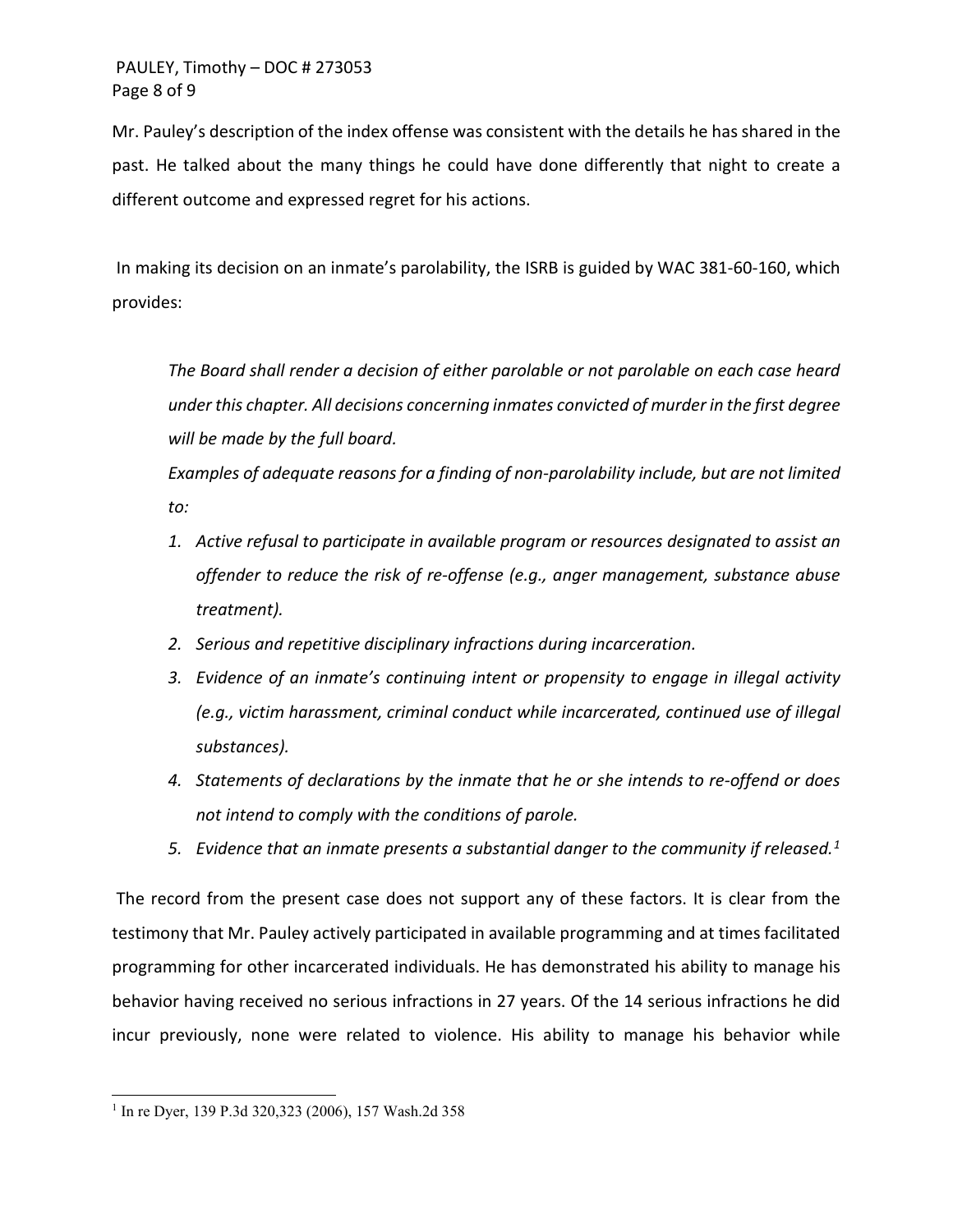# PAULEY, Timothy – DOC # 273053 Page 9 of 9

incarcerated implicates his intention to abstain from criminal conduct in the community; furthermore, Mr. Pauley made several statements during the hearing regarding his intent to follow the conditions of his community supervision, follow the directives of his Community Corrections Officer, rely on the pro-social support of his family and friends, and stay away from individuals associated with criminal activity.

TD: TS March 28, 2022 March 30, 2022

cc: MCC-WSR Marla Zink File